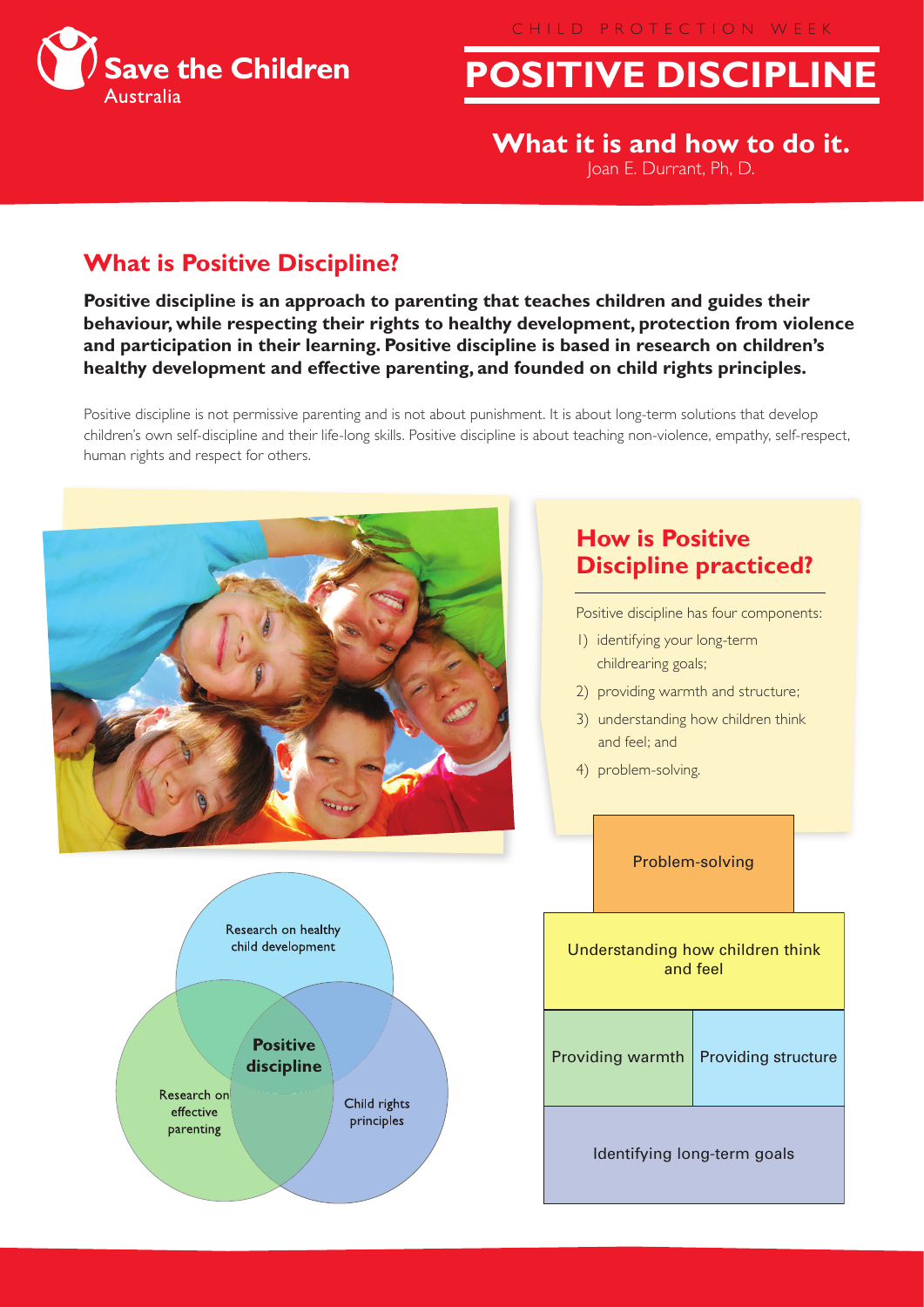### **1. Identifying your long-term goals**



Parents' days are filled with trying to find ways to meet their short-term goals – getting a child to put her shoes on now, get off the road now, come in the house now, stop hitting his sister now. Short-term situations can cause frustration and stress, and a feeling of urgency that can result in

parents responding with hitting and yelling.

But these short-term responses don't teach children what we want them to learn over the long term. Most parents want to teach their children to be good problem solvers and good communicators. They want to have strong relationships with their children. And they want their children to become confident, kind, motivated, responsible, empathic, non-violent people. Hitting and yelling actually block these goals.

#### **By thinking about what kinds of people we want our children to become, we can identify our long-term childrearing goals.**

Then, we can turn short-term challenges into opportunities to work toward those goals by teaching children how to manage stress, communicate respectfully, handle conflict without hitting, consider other peoples' feelings, and achieve their goals without harming others physically or emotionally.

#### **2. Providing warmth and structure**

Once we know where we are going, we can use two powerful tools to get there. The first is warmth. As



adults, we are motivated to try, to learn from our mistakes, and do better next time when we feel supported by those around us. Children also learn best when they feel respected, understood, trusted, safe and loved.

If children are afraid of those they rely on, they become less motivated to try, less honest and less confident.

Some become resentful and aggressive. Others become anxious and depressed. But in an atmosphere of warmth and emotional security, children feel safe, even if they make mistakes. They become motivated and confident, and they trust their parents. They also learn the importance of empathy and respect for others' feelings. A warm home climate is the foundation for meeting your long-term goals.

Parents provide warmth to their children by showing them they are loved even when they do something wrong, comforting them when they are hurt or afraid, listening to them, looking at the situation from their point of view, playing with them, laughing with them, supporting them when they are facing challenges, encouraging them when they have to do something difficult, telling them that they believe in them, recognizing their efforts and successes, and showing them that they trust them.

The second tool is structure. As adults, we are more likely to succeed at learning if we are given the information that we need, and if someone talks calmly with us about our mistakes and shows us how to improve next time. Children also learn best when they have information, when they are helped to find constructive ways of meeting their goals, and if they understand the reasons for our rules and guidelines.

If we set rules for our children that we do not follow ourselves, or expect them to figure things out and punish them when they make mistakes, they will feel confused and anxious. If we try to force them to behave in certain ways, they will resist. If we hurt them when they make mistakes, they will become afraid to try. But if we model what we want our children to do and provide the information they need to make good decisions, they will become more confident, competent and independent.

Parents provide structure for their children by acting as positive role models and guides, explaining the reasons for rules, involving their children in setting the rules, hearing their point of view, helping them find ways to fix their mistakes in a way that helps them to learn, teaching them about the effects of their actions on other people, talking with them often, being fair and flexible, controlling anger and avoiding threats.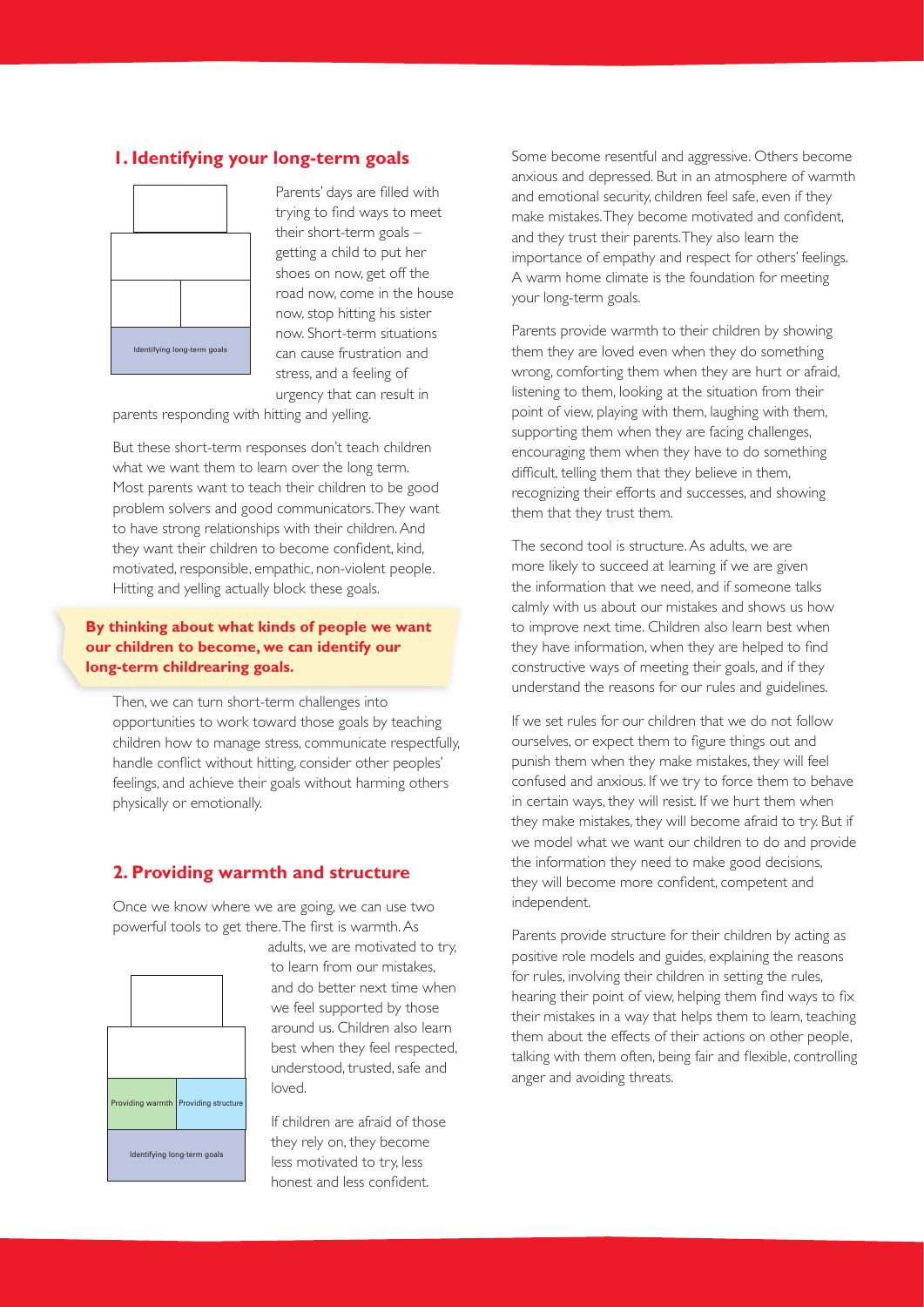#### **3. Understanding how children think and feel**



Sometimes we expect children to behave in ways that are beyond their abilities, such as expecting a baby to sleep through the night or expecting a 3-year-old to sit still. Sometimes we think that children are being "stubborn" or "spoiled" when they won't go to bed or when

they have tantrums. When our expectations do not match our children's abilities, or when we think that they are trying to be "bad", we can provoke conflicts that are difficult to resolve because they are the result of our own mistaken beliefs.

When we see the world through the eyes of a 1-year-old, a 5-year-old or a 13-year-old, we can begin to understand the real reasons for their behaviour. Then we can be much more effective teachers.

**Our relationships with our children begin when they are born. In the earliest months, we build our children's trust in us and form an attachment that will be the basis of our relationship for years to come.** 

> Our task is to provide a safe and secure environment for our babies – a place where their needs will be met, where they will not be hit or shaken, where they can explore without danger of harm, and where they will receive support and reassurance when they are frightened. We need to respect their ways of communicating and show them that they can trust us to respond.

As children understand more about the world around them, we can begin to provide structure within this climate of emotional security. But we need to see the situation from their point of view in order to respond in a constructive way. We need to understand what they are trying to tell us when they cry, say "No!" or stamp their feet. Our task becomes showing them how to express their feelings and them how to resolve conflict without violence.

As they grow, children want to learn more and more. We teach them self-respect when we answer their questions respectfully. We motivate them to

learn when we encourage their exploration. We show them that they are competent when we give them opportunities to find solutions to problems. When children believe that they are capable, they are much better prepared to master the challenges they will face in the years ahead.

When they begin school, children's social worlds expand rapidly. Children who have watched their parents handle conflict, anger and stress without aggression or violence are more likely to resolve their own conflicts well. Those who see themselves as good, caring and capable are more likely to make good decisions. Those who have learned how to listen, communicate and treat others with respect are more likely to do the same with their peers and teachers. And those who feel supported and accepted by their parents are more likely to turn to them for advice and help.

With early adolescence comes a powerful desire for independence, profound physical and emotional changes, and a strong need for peer acceptance. A parent's task is now to encourage independent decision-making while providing a strong safety net. They need to help their children develop their own sense of right and wrong, as well as a sense of responsibility and competence. And they need to be there to provide support when their children make mistakes. Children who have learned that their parents can be trusted are now more likely to listen to their advice. Children who have received support and guidance from their parents are now more likely to go to them before trouble strikes.

#### **By mid-adolescence, children are struggling to establish their own identities. They may suddenly change their styles of clothing, taste in music, academic interests, or plans for the future.**

Often, adolescents try on identities that are very different from those of their parents. They listen to music that their parents don't like, wear clothes that their parents don't like, and hold viewpoints that their parents disagree with. By becoming very different from their parents, they are better able to figure out who they are.